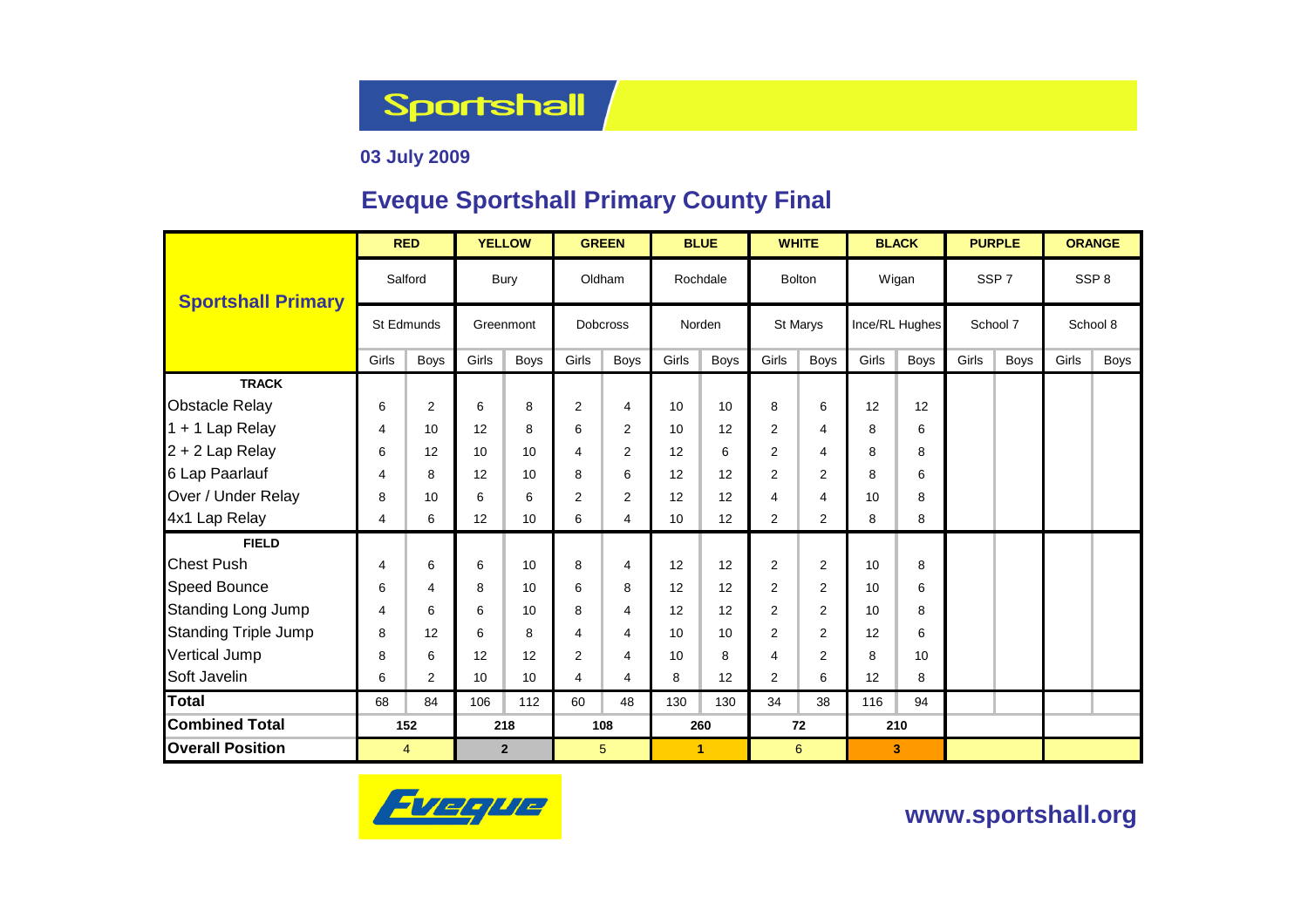# Sportshall

### **Girls Track Events Sportshall**

|               | <b>Girls</b>      |                                | <b>Obstacle Relay</b> |                                    | 1 + 1 Lap Relay   |                                     | 2 + 2 Lap Relay   |                               | 6 Lap Paarlauf    |                        | Over / Under<br>Relay |                               | 4x1 Lap Relay     |               | <b>Girls</b>      |                              | <b>Chest Push</b>    |                              | <b>Speed Bounce</b>  |                    | <b>Standing Long</b><br>Jump |                              | <b>Standing Triple</b><br>Jump |                    | <b>Vertical Jump</b> |                    | Soft Ji              |
|---------------|-------------------|--------------------------------|-----------------------|------------------------------------|-------------------|-------------------------------------|-------------------|-------------------------------|-------------------|------------------------|-----------------------|-------------------------------|-------------------|---------------|-------------------|------------------------------|----------------------|------------------------------|----------------------|--------------------|------------------------------|------------------------------|--------------------------------|--------------------|----------------------|--------------------|----------------------|
| Colour        | Team              | ō<br>e (in secs) o<br>position | Position / Points     | e (in secs) or<br>position<br>Time | Position / Points | e (in secs) or<br>position<br>e (in | Position / Points | Time (in secs) or<br>position | Position / Points | ᅙ<br>Time (in secs) or | Position / Points     | Time (in secs) or<br>position | Position / Points | Colour        | Team              |                              | Best<br>Performances | Total / Position /<br>Points | Best<br>Performances | Total / Position / | Best<br>Performances         | Total / Position /<br>Points | Performances<br>Best           | Total / Position / | Best<br>Performances | Total / Position / | Best<br>Performances |
|               |                   |                                | 4                     |                                    | 5                 |                                     | 4                 |                               | 5                 |                        | 3                     | 54.5                          | 5                 |               |                   |                              | 6.25                 | 17.25                        | 46                   | 118                | 1.60                         | 4.95                         | 4.50                           | 15.04              | 44                   | 120                | 14.00                |
| <b>RED</b>    | Edmunds<br>ö      | 93.2                           |                       | 27                                 |                   | 63                                  |                   | 86                            |                   | 81                     |                       |                               |                   | <b>RED</b>    | Edmunds<br>ö      | $\mathbf{2}$                 | 6.00                 | 5                            | 42                   | 4                  | 1.60                         | 5                            | 5.04                           | 3                  | 36                   | 3                  | 10.00                |
|               |                   |                                | 6                     |                                    | 4                 |                                     | 6                 |                               | 4                 |                        | 8                     |                               | 4                 |               |                   | $\mathbf{3}$                 | 5.00                 | 4                            | 30                   | 6                  | 1.75                         | 4                            | 5.50                           | 8                  | 40                   | 8                  | 13.00                |
| <b>AELLOM</b> | Greenmont         | 93.2                           | 4                     | 23                                 | $\mathbf 1$       | 60                                  | $\mathbf 2$       | 82                            | $\mathbf{1}$      | 82                     | 4                     | 52                            | $\mathbf{1}$      |               | Greenmont         | $\overline{2}$               | 5.75<br>5.75         | 17.75                        | 45<br>40             | 126<br>3           | 1.72<br>1.68                 | 5.14<br>4                    | 4.52<br>5.38                   | 14.4               | 46<br>39             | 133<br>1           | 16.00<br>14.00       |
|               |                   |                                | 6                     |                                    | 12                |                                     | 10                |                               | 12                |                        | 6                     |                               | 12                | <b>AELLOM</b> |                   | 3                            | 6.25                 | 4<br>6                       | 41                   | 8                  | 1.74                         | 6                            | 4.50                           | 4<br>6             | 48                   | 12                 | 11.00                |
|               |                   | 95                             |                       |                                    |                   |                                     |                   |                               |                   |                        |                       | 54                            |                   | <b>GREEN</b>  |                   | 1                            | 6.25                 | 18.5                         | 45                   | 118                | 1.58                         | 5.19                         | 3.80                           | 12.8               | 34                   | 97                 | 10.00                |
| <b>GREEN</b>  | Dobcross          |                                | 6                     | 26                                 | 4                 | 65                                  | 5                 | 83                            | $\mathbf 3$       | 91                     | 6                     |                               | 4                 |               | Dobcross          | $\mathbf{2}$                 | 5.00                 | 3                            | 43                   | 4                  | 1.97                         | 3                            | 4.06                           | 5                  | 30                   | 6                  | 9.00                 |
|               |                   |                                | $\overline{2}$        |                                    | 6                 | 4                                   |                   | 8                             | $\mathbf{2}$      |                        | 6                     |                               |                   | $\mathbf{3}$  | 7.25              | 8                            | 30                   | 6                            | 1.64                 | 8                  | 4.94                         | $\overline{4}$               | 33                             | $\overline{2}$     | 9.00                 |                    |                      |
|               | Norden            |                                |                       |                                    |                   |                                     |                   |                               |                   |                        |                       |                               |                   |               |                   | -1                           | 8.50                 | 22.25                        | 50                   | 139                | 1.90                         | 5.47                         | 5.48                           | 15.64              | 40                   | 121                | 14.00                |
| <b>BLUE</b>   |                   | 88                             | $\boldsymbol{2}$      | 23.5                               | $\mathbf 2$       | 58                                  | 1                 | 82                            | $\mathbf{1}$      | 78                     | 1                     | 53                            | $\boldsymbol{2}$  | <b>BLUE</b>   | Norden            | $\mathbf{2}$                 | 6.75                 | 1                            | 52                   | $\mathbf 1$        | 1.93                         | 1                            | 5.04                           | $\mathbf{2}$       | 45                   | $\mathbf{2}$       | 13.00                |
|               |                   |                                | 10                    |                                    | 10                |                                     | 12                |                               | 12                | 12                     |                       |                               | 10                |               |                   | 3                            | 7.00                 | 12                           | 37                   | 12                 | 1.64                         | 12                           | 5.12                           | 10                 | 36                   | 10                 | 13.00                |
|               |                   |                                | 3                     |                                    | 6                 |                                     | 6                 |                               |                   |                        | 5                     |                               | 6                 |               |                   | 1                            | 5.50                 | 17                           | 27                   | 94                 | 1.26                         | 3.86                         | 3.76                           | 11.18              | 41                   | 102                | 10.00                |
| <b>WHITE</b>  | St Marys          | 89                             |                       | 28                                 |                   | 66                                  |                   | 93                            | 6                 | 89                     |                       | 61                            |                   | <b>WHITE</b>  | St Marys          | $\mathbf{2}$                 | 6.25                 | 6                            | 35                   | 6                  | 1.30                         | 6                            | 3.24                           | 6                  | 34                   | 5                  | 8.25                 |
|               |                   |                                | 8                     |                                    | $\overline{2}$    |                                     | $\overline{2}$    |                               | $\overline{2}$    |                        | 4                     |                               | $\overline{2}$    |               |                   | 3                            | 5.25                 | $\mathbf{2}$                 | 32                   | $\mathbf{2}$       | 1.30                         | $\mathbf{2}$                 | 4.18                           | $\overline{2}$     | 27                   | 4                  | 8.25                 |
|               |                   |                                | $\mathbf 1$           |                                    | 3                 |                                     | 3                 |                               | 3                 |                        | $\mathbf{2}$          |                               | 3                 |               |                   |                              | 7.00                 | 20                           | 45                   | 138                | 1.86                         | 5.41                         | 6.12                           | 16.52              | 44                   | 120                | 16.00                |
| <b>BLACK</b>  | Ince/RL<br>Hughes | 85.7                           |                       | 25                                 |                   | 61                                  |                   | 83                            |                   | 79                     |                       | 53.5                          |                   | <b>BLACK</b>  | Ince/RL<br>Hughes | $\mathbf{2}$                 | 6.00                 | $\mathbf{2}$                 | 45                   | $\mathbf 2$        | 1.86                         | $\mathbf{2}$                 | 4.74                           | $\mathbf{1}$       | 29                   | 3                  | 15.00                |
|               |                   |                                | 12                    |                                    | 8                 |                                     | 8                 |                               | 8                 |                        | 10                    |                               | 8                 |               |                   | $\mathbf{3}$                 | 7.00                 | 10                           | 48                   | 10                 | 1.69                         | 10                           | 5.66                           | 12                 | 47                   | $\bf8$             | 13.00                |
|               | r                 |                                | 0                     |                                    | $\bf{0}$          |                                     | 0                 |                               | $\bf{0}$          |                        | 0                     |                               | $\mathbf 0$       |               | r                 | 1                            |                      | 0                            |                      | 0                  |                              | 0                            |                                | 0                  |                      | 0                  |                      |
| PURPLE        | School            |                                |                       |                                    |                   |                                     |                   |                               |                   |                        |                       |                               | <b>PURPLE</b>     | School        | $\mathbf 2$       |                              | 0                    |                              | 0                    |                    | 0                            |                              | 0                              |                    | 0                    |                    |                      |
|               |                   |                                | $\mathbf{0}$          |                                    | $\mathbf{0}$      |                                     | $\mathbf 0$       |                               | $\mathbf{0}$      |                        | $\mathbf{0}$          |                               | $\mathbf 0$       |               |                   | $\mathbf{3}$                 |                      | $\mathbf{0}$                 |                      | $\mathbf{0}$       |                              | $\mathbf{0}$                 |                                | $\mathbf{0}$       |                      | $\mathbf{0}$       |                      |
|               | $\infty$          |                                | 0                     |                                    | $\bf{0}$          |                                     | 0                 |                               | $\bf{0}$          |                        | 0                     |                               | $\mathbf 0$       |               | $\infty$          | 1                            |                      | 0                            |                      | 0                  |                              | 0                            |                                | 0                  |                      | 0                  |                      |
| ORANGE        | School            |                                | $\mathbf{0}$          |                                    | $\mathbf{0}$      |                                     | $\mathbf{0}$      |                               | $\mathbf{0}$      |                        | $\mathbf{0}$          |                               | $\mathbf{0}$      | ORANGE        | School            | $\mathbf{2}$<br>$\mathbf{3}$ |                      | 0<br>$\mathbf{0}$            |                      | 0<br>$\mathbf{0}$  |                              | 0<br>$\mathbf{0}$            |                                | 0<br>$\mathbf{0}$  |                      | 0<br>$\mathbf{0}$  |                      |
|               |                   |                                |                       |                                    |                   |                                     |                   |                               |                   |                        |                       |                               |                   |               |                   |                              |                      |                              |                      |                    |                              |                              |                                |                    |                      |                    |                      |